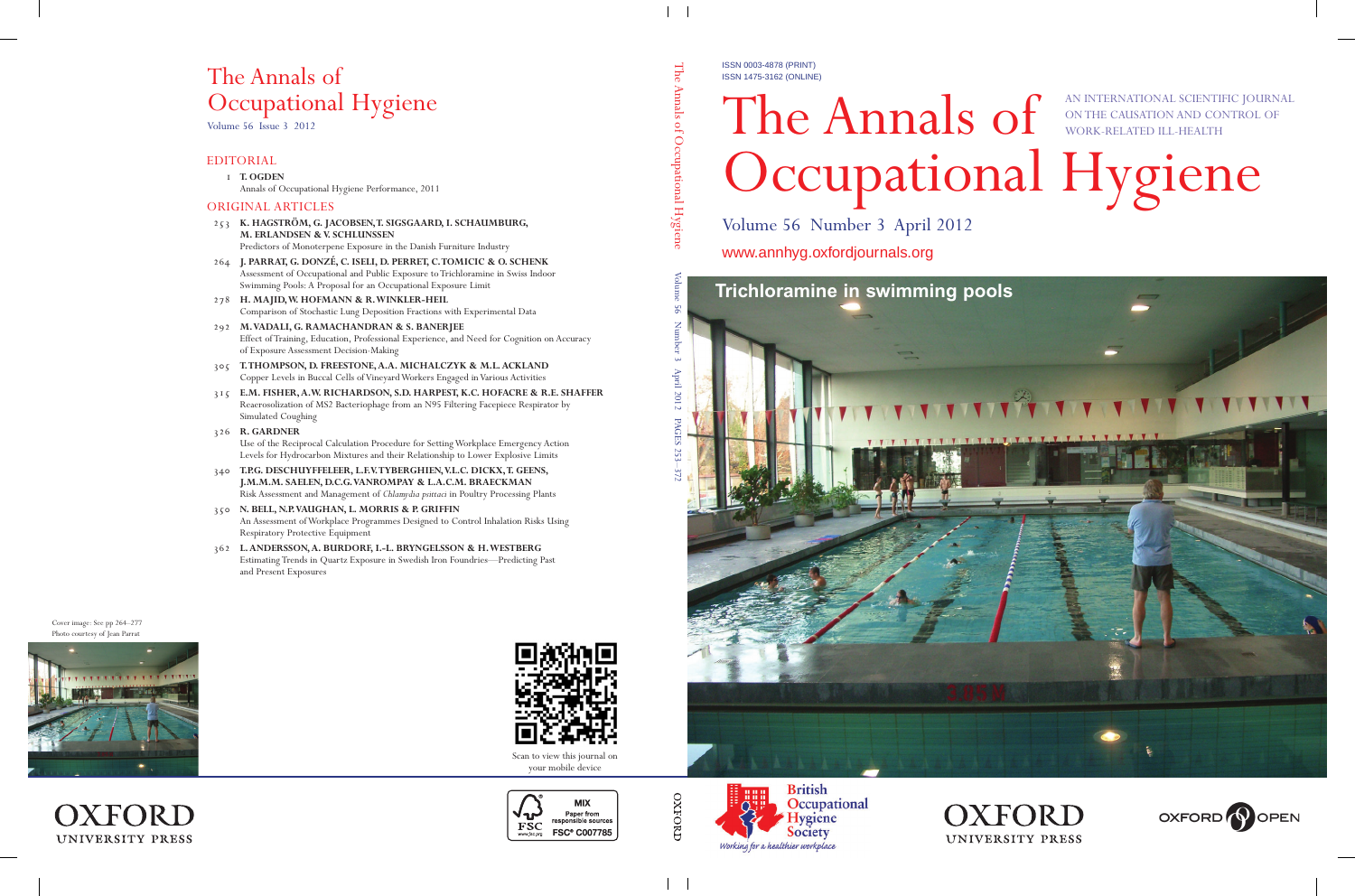## ANNALS OF OCCUPATIONAL HYGIENE

### INTERNATIONAL ADVISORY BOARD

Dr I. Burstyn, *Department of Environmental and Occupational Health, Drexel University, 1505 Race Street, Room 1332, Philadelphia, PA 19102, USA.*

Dr C-C. Chen, *College of Public Health, National Taiwan University, 17 Xu-Zhou Road, Taipei, Taiwan.*

Dr A. Dufresne, *Department of Environmental and Occupational Health, University of Montreal, PO Box 6128, Station Centre-ville, Montréal QC, H3C 3J7, Canada.*  Professor M. R. Flynn, *Department of Environmental Sciences & Engineering, University of North Carolina, Chapel Hill, NC 27599-7499, USA.* 

Dr B. Fubini, *Interdepartmental Center "G. Scansetti" for Studies on Asbestos and other Toxic Particulates, University of Turin, Via P. Giuria 7, 10125-Torino, Italy.* Dr G. W. Gibbs*, Shei Consultants Corp, Box 5300, Devon, Alberta, T9G 1Y1, Canada.* 

Dr P. Görner, *Institut National de Recherche et de Sécurité, Laboratory of Aerosol Metrology, 1, rue du Morvan, CS 60027, 54519 Vandoeuvre, France.*

Professor S. K. Hammond, *University of California, School of Public Health, 140 Warren Hall, Berkeley, CA 94720-7360, USA.* 

Dr T. Kaupinnen, *Institute of Occupational Health, Topeliuksenkatu 41 aA, SF 00 250 Helsinki, Finland.* 

Professor S. M. KENNEDY, *The University British Columbia, School of Occupational & Environmental Hygiene, 3rd Floor, 2206 East Mall, Vancouver, BC, Canada, V6T 1Z3.* 

Professor H. Kromhout, *Institute for Risk Assessment Sciences, Utrecht University, PO Box 80176, NL-3508 TD Utrecht, The Netherlands.*

Dr T. Küpper, *Institute of Occupational and Social Medicine, RWTH Aachen Technical University, Pauwelsstr. 30, D-52074 Aachen, Germany.*

Professor C. Lidén, *Department of Medicine, Occupational and Environmental Dermatology, Karolinska Institutet, Stockholm, Sweden.*

Dr L. Lillienberg, *Department of Occupational Medicine, Sahlgren University, Sit Sigfridsgatan 85 SE-412 66, Göteborg, Sweden.* 

Professor A. D. MAYNARD, University of Michigan Risk Science Center School of Public Health 1415 Washington Heights, Rm. 1800 Ann Arbor, MI 48109-2029, USA.

Dr T. Myojo, *Department of Environmental Health Engineering, University of Occupational and Environmental Health, 1-1, Iseigaoka, Yahata-nishi-ku, Kitakyushu, Funkuoka, 807-8555, Japan.* 

Professor K. C. Parsons, *Environmental Ergonomics, Loughborough Design School, Loughborough University, Leicestershire, LE11 3TU, UK.* 

Dr Nam Won Paik, *Division of Industrial Health, School of Public Health, Seoul National University, 28 Yunkeun-Dong, Chongro-Ku, Seoul 110-460, Korea.* 

Professor M. J. NIEUWENHUIJSEN, Center for Research in Environmental Epidemiology (CREAL), Parc de Recerca Biomèdica de Barcelona (office 183.05), *C. Doctor Aiguader, 88, 08003 Barcelona, Spain.* 

Dr D. Pisaniello, *Department of Public Health, Adelaide University, Adelaide 5005, Australia.* 

Professor S. M. Rappaport, *School of Public Health, 140 Warren Hall, University of California, Berkeley, CA 94720, USA.* 

Mr A. Rogers, *PO Box 2128, Clovelly, NSW 2031, Australia.* 

Dr P. A. SCHULTE, *National Institute for Occupational Safety and Health Centers for Disease Control and Prevention Mail Stop C-14, 4676 Columbia Parkway, Cincinnati, OH 45226-1998, USA.*

Dr K. Straif, *Lifestyle and Cancer Group, International Agency for Research on Cancer, World Health Organisation, 150 Cours Albert Thomas, 69372 Lyon Cedex 08, France.*

Professor E. Symanski, *Environmental Sciences, University of Texas School of Public Health, 1200 Herman Pressler, Houston, TX 77030, USA.* 

Dr E. Tielemans, *Food & Chemical Risk Analysis, TNO Quality of Life, PO Box 360, 3700 AJ Zeist, The Netherlands.*

Dr N. P. Vaughan, *HSL*, *Harpur Hill, Buxton, Derbyshire SK17 9JN, U.K.* 

Professor J. H. Vincent*, Department of Environmental & Industrial Health, School of Public Health, University of Michigan, 109 S Observatory, Ann Arbor, MI 48109, U.S.A.* 

Dr B. van Wendel de Joode*, Central American Institute for Studies on Toxic Substances (IRET), Universidad Nacional, Apdo 86 Heredia 3000, Costa Rica.*

#### **Subscription Information**

A subscription to *The Annals of Occupational Hygiene* comprises nine issues. Prices include postage by surface mail, and for subscribers outside the UK delivery is by Standard Air. Annual Subscription Rate (Volume 56, 9 issues, January, March, April, May, June, July, August, October, November 2012):

*Institutional* Print edition and site-wide online access: £948.00/\$1895.00/€1420.00; Print edition only:  $£868.00/$1737.00/€1302.00$ ; Site-wide online access only: £704.00/\$1408.00/¤1055.00.

*Personal* Print edition and individual online access: £830.00/\$1659.00/€1243.00.

Please note: US \$ rate applies to US and Rest of World, except UK (£) and Europe (Euros).

There may be other subscription rates available, for a complete listing please visit http://www.oxfordjournals.org/our\_journals/annhyg/access\_purchase/price\_list. html. Full prepayment, in the correct currency, is required for all orders. Orders are regarded as firm and payments are not refundable. Subscriptions are accepted and entered on a complete volume basis. Claims cannot be considered more than *four* months after publication or date of order, whichever is later. All subscriptions in Canada are subject to GST. Subscriptions in the EU may be subject to European VAT. If registered, please supply details to avoid unnecessary charges. For subscriptions that include online versions, a proportion of the subscription price may be subject to UK VAT. Personal rate subscriptions are only available if payment is made by personal cheque or credit card and delivery is to a private address. The current year and two previous years issues are available from Oxford University Press. Previous volumes can be obtained from the Periodicals Service Company at http://www.periodicals.com/oxford.html or 11 Main Street, Germantown, NY 12526, USA. Email: psc@periodicals. com. Tel: +1 (518) 537 4700. Fax: +1 (518) 537 5899.

For further information, please contact: Journals Customer Service Department. Oxford University Press, Great Clarendon Street, Oxford OX2 6DP, UK. Email: jnls.cust.serv@oup.com. Tel (and answerphone outside normal working hours): +44 (0)1865 353907. Fax: + 44 (0)1865 353485. **In The US, please contact:** Journals Customer Service Department, Oxford University Press. 2001 Evans Road, Cary, NC 27513, USA. Email: jnlorders@oup.com. Tel (and answerphone outside normal working hours): 800 852 7323 (toll-free in USA/ Canada). Fax: 919 677 1714. I**n Japan, please contact:** Journals Customer Service, Oxford University Press, 4-5-10-8F Shiba, Minato-ku, Tokyo 108-8386, Japan. Tel. +81 3 5444 5858. Fax. +81 3 3454 2929. Email: custserv.jp@oup.com.

**Methods of payment.** (i) Cheque (payable to Oxford University Press, Cashiers Office, Great Clarendon Street, Oxford OX2 6DP, UK) in GB£ Sterling (drawn on a UK bank), US\$ Dollars (drawn on a US bank), or  $E \cup \in$  Euros. (ii) Bank transfer to Barclays Bank Plc, Oxford Group Office, Oxford (bank sort code 20-65-18)

© 2012 The British Occupational Hygiene Society

(UK), overseas only Swift code BARC GB 22 (GB£ Sterling to account no. 70299332, IBAN GB89BARC20651870299332; US\$ Dollars to account no. 66014600, IBAN GB27BARC20651866014600; EU€ Euros to account no. 78923655, IBAN GB16BARC20651878923655). (iii) Credit card (Mastercard, Visa, Switch or American Express).

The *Annals of Occupational Hygiene* is published nine times a year in January, March, April, May, June, July, August, October and November by Oxford University Press, Oxford, UK. The US annual subscription price is \$1895. Airfreight and mailing in the USA by agent named Air Business Ltd, c/o Worldnet Shipping Inc., 156-15, 146th Avenue, 2nd Floor, Jamaica, NY 11434, USA.

Periodicals postage paid at Jamaica NY 11431.

US Postmaster: Send address changes to Annals of Occupational Hygiene, Air Business Ltd, c/o Worldnet Shipping Inc., 156-15, 146th Avenue, 2nd Floor, Jamaica, NY 11434, USA.

#### **Supplements, reprints and corporate sales**

For requests from industry and companies regarding supplements, bulk article reprints, sponsored subscriptions, translation opportunities, please email special.sales@oup.com. fax +44 (0)1865 353774 or visit www.oxfordjournals.org/ jnls/sales.

#### **Permissions**

For information on how to request permissions to reproduce articles/information from this journal, please visit www.oxfordjournals.org/jnls/permissions. **Advertising** 

Inquiries about advertising should be sent to Advertising and Special Sales. Email: jnlsadvertising@oup.com Tel: +44 (0) 1865 354767. Fax: +44 (0) 1865 353774.

#### **Environmental and ethical policies**

Oxford Journals, a division of Oxford University Press, is committed to working with the global community to bring the highest quality research to the widest possible audience. Oxford Journals will protect the environment by implementing environmentally friendly policies and practices wherever possible. Please see http://www.oxfordjournals.org/ethicalpolicies.html for further information on environmental and ethical policies.

#### **Journal disclaimer**

All reasonable precautions have been taken by the authors, editors and publisher to verify that no inaccurate or misleading data, opinion or statement appear in this journal. The opinions expressed are those of the authors, and not necessarily those of the editors or publishers. The ultimate responsibility for the data mentioned in the Journal and in the interpretation of published material lies with the authors, and the editors and publishers can accept no liability whatsoever in respect of any claim for damages areising therefrom. Please inform the editors of any errors.

Professor K. Donaldson, University Edinburgh Medical School Wilkie Laboratory, Teviot Place, Edinburgh EH8 9AG, Scotland.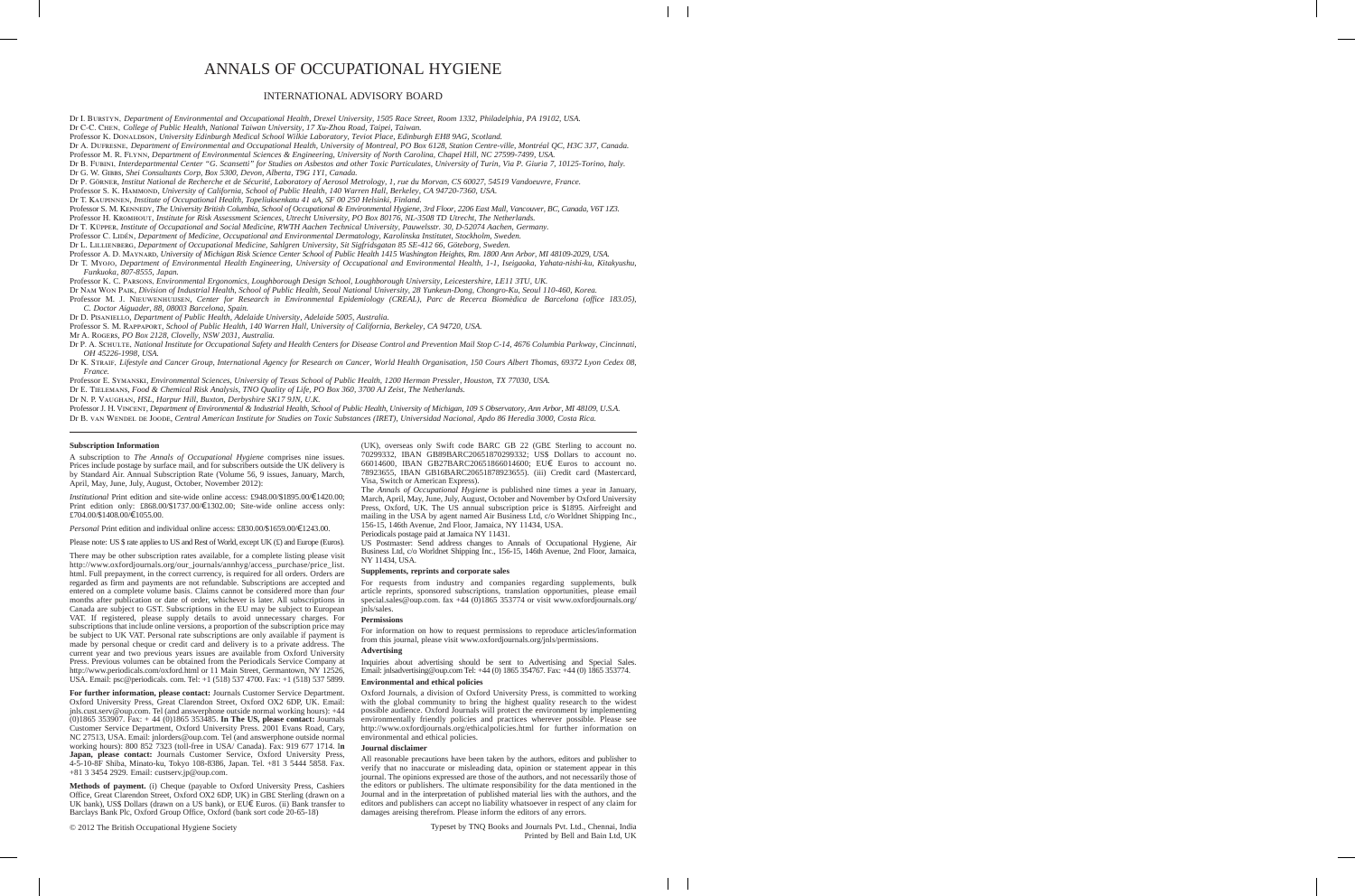# The Annals of Occupational Hygiene

AN INTERNATIONAL SCIENTIFIC JOURNAL ON THE CAUSATION AND CONTROL OF WORK-RELATED ILL-HEALTH

> PUBLISHED FOR THE BRITISH OCCUPATIONAL HYGIENE SOCIETY

> > CHIEF EDITOR DR T. L. OGDEN

#### EDITORIAL BOARD

ASSISTANT EDITORS DR S. SEMPLE DR J. COCKER DR L. C. KENNY DR R. VERMEULEN DR D. L. BARTLEY DR N. S. SEIXAS DR A. OPPLIGER DR D. BELLO DR D. C. GLASS DR L. M. BROSSEAU

DR J. W. CHERRIE PROF A. BURDORF DR M. J. A. VAN TONGEREN DR N. P. VAUGHAN DR T. KÜPPER

> EDITORIAL ASSISTANT MRS CLAIRE CREED

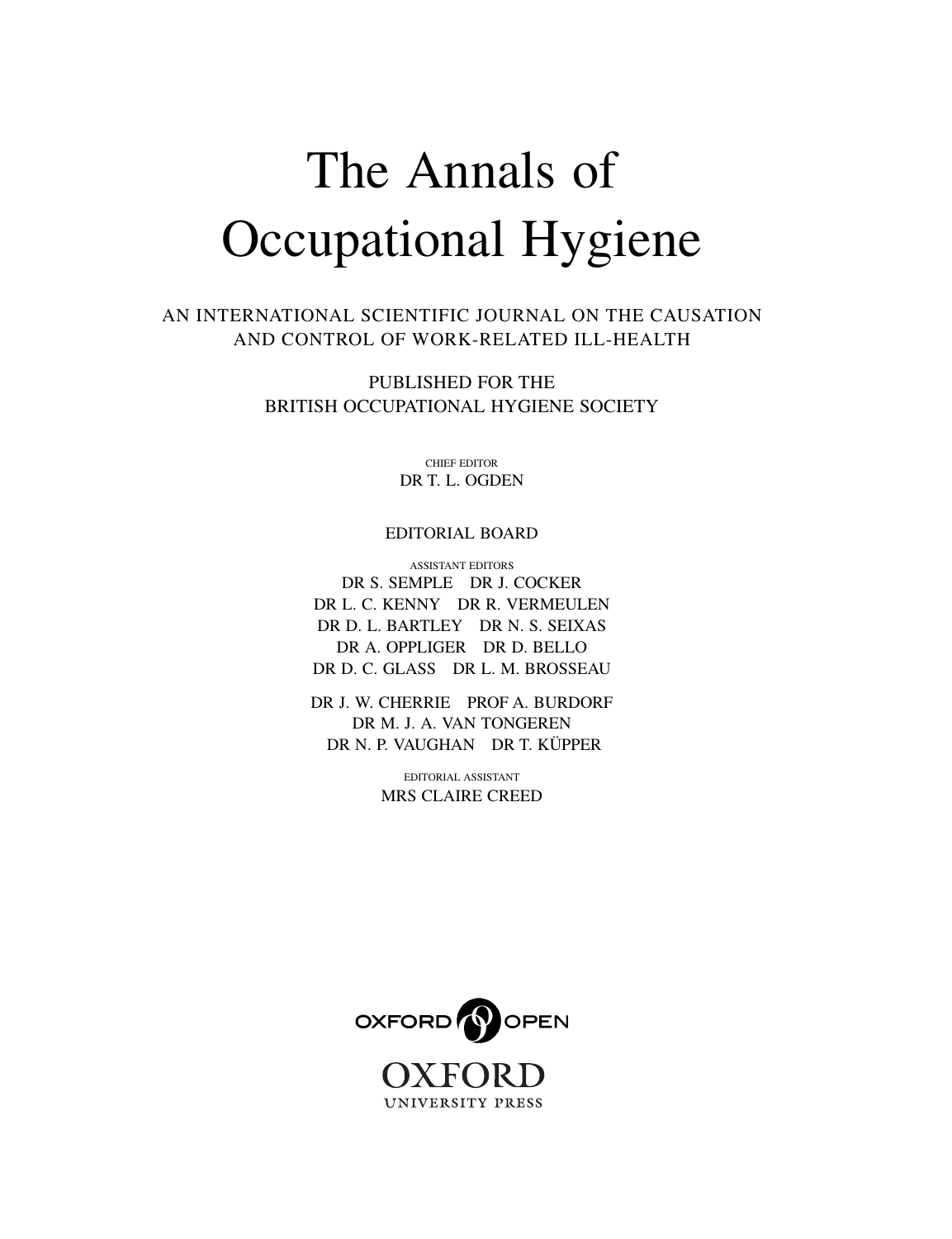## The British Occupational Hygiene Society

Website: http://www.bohs.org

The British Occupational Hygiene Society (BOHS) is a multidisciplinary learned society with the objects of promoting public and professional awareness, and good practice and standards, in the fields of occupational and environmental hygiene, and to advance education in those fields. It includes the Faculty of Occupational Hygiene, which provides examinations and qualifications in occupational hygiene and related subjects, as well as regulating the occupational hygiene profession in the UK. All members of BOHS receive the *Annals of Occupational Hygiene* in print and on-line. Further details of the Society's activities are given on www.bohs.org.

#### COUNCIL 2011–2012

President: Dr A. P. BIANCHI

President-Elect: Dr R. SITHAMPARANDARAJAH OBE Immediate Past-President: Dr R. M. TURNER

Hon. Secretary: Mrs T. BOYLE Hon. Treasurer: Mr M. H. SMITH

Registrar: Mr. M. A. STEAR

Ordinary Members of the Council

Mr J. DOBBIE Dr P. GRIFFIN

Dr A. A. HIRST Mr P. LIVOCK

Mr M. SLATER Dr E. R. WACLAWSKI

A Company Limited by Guarantee. Registered in England No. 2350348. Registered Office and Address for Service of Documents, The British Occupational Hygiene Society, 5/6 Melbourne Business Court, Millennium Way, Pride Park, Derby DE24 8LZ, UK. Founded 1953. Reg. Charity No. 801417.

Chief Executive: Mr S. J. PERKINS